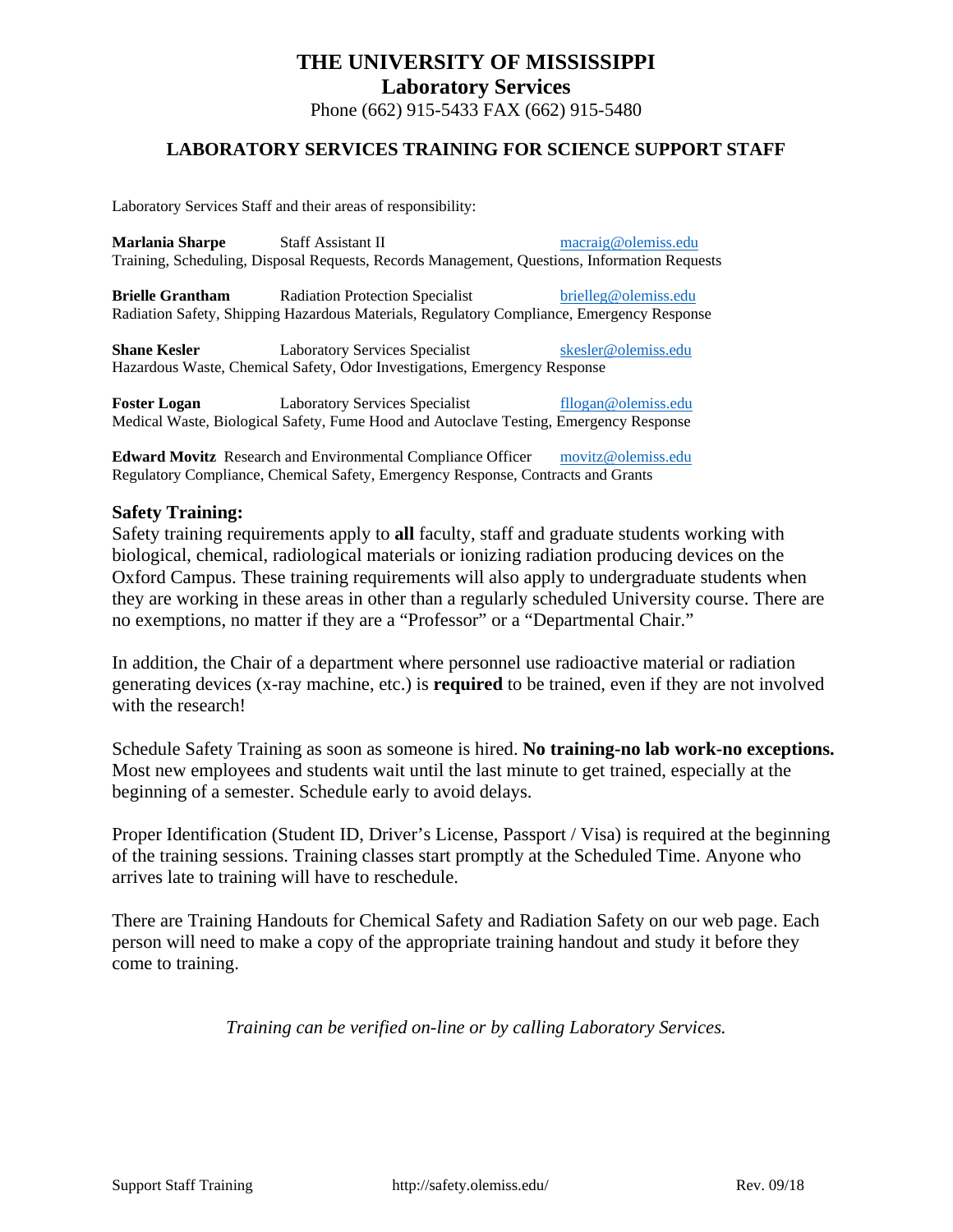Phone (662) 915-5433 FAX (662) 915-5480

#### **Shipping Hazardous Materials:**

Within your department, personnel may need to ship hazardous materials to another researcher, to another university, to another research facility, or even to a manufacturer. These hazardous materials can include compressed gasses, flammable liquids and solids, oxidizers, poisons, corrosive materials, radioactive and biological materials and **even dry ice.** 

When hazardous materials are transported by a commercial carrier (FedEx, Airborne, UPS), the shipment becomes regulated by the Department of Transportation (DOT) and sometimes by international agencies. When materials are shipped out of the country, items that may not be considered hazardous in the United States may be classified as hazardous in other countries. To comply with shipping regulations, these hazardous materials must be properly classified, documented, packaged, and handled. For shipments of biological and radioactive materials, transport or export permits and/or authorization may be required prior to shipment.

Since no one is exempt from these federal transportation requirements, and since the penalties may include citations, fines and/or imprisonment, PLEASE make sure that your researchers are not trying to ship any lab chemicals, biological specimens or radioactive materials. Always question any outgoing package - they will appreciate the reminder since individual researchers and shippers may be subject to criminal penalties of up to \$500,000 and five years imprisonment for each violation.

Laboratory Services personnel (5433) will provide assistance with package selection, material classification and documentation. Notify Laboratory Services when someone in your department needs to ship a hazardous material, and to make an appointment for assistance.

Shipping Hazardous Materials is by appointment only. You should contact Laboratory Services the day before your personnel need to ship to be sure someone is available. If our staff are not available, shipments will be delayed.

Have someone fill out and FAX a *Hazardous Materials Transportation and Information Form* to 915-5480, then call for an appointment to have a package prepared for transport.

You must present the hazardous material, the appropriate packaging and either yourself or a representative at Laboratory Services no later than 10 minutes after your scheduled appointment. If you anticipate tardiness, please call to reschedule. Missed appointments will be scheduled for another day  $\overline{\ }$  time.

Most materials intended for domestic delivery are ready for shipment in 30 minutes or less. Additional time is required for overseas packages.

Hazardous materials cannot be picked up at drop-off locations.

#### **Hazardous materials must be shipped directly from Laboratory Services.**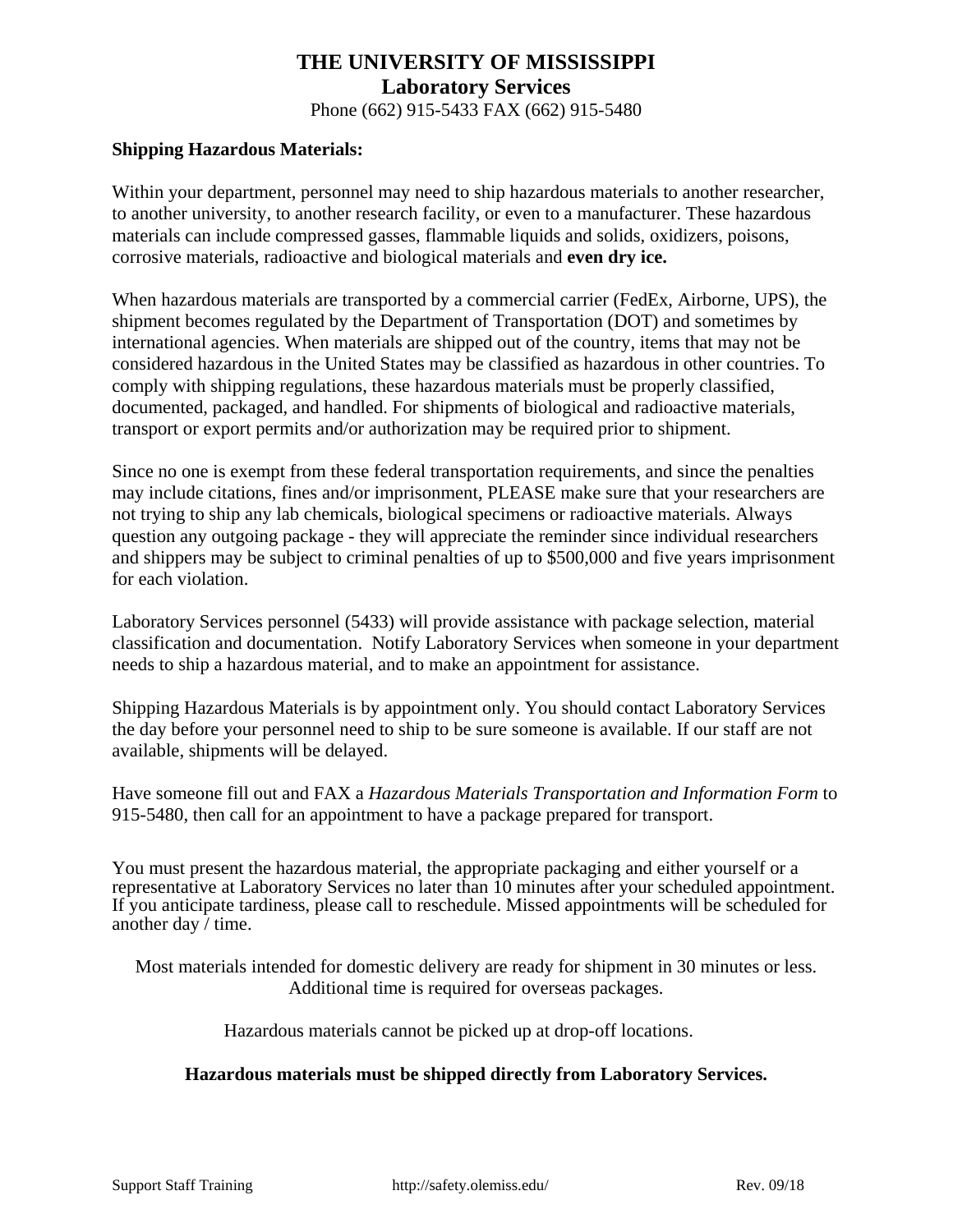# **THE UNIVERSITY OF MISSISSIPPI Laboratory Services** Phone (662) 915-5433 FAX (662) 915-5480

### **Purchasing Radioactive Material:**

### Radioactive Materials can only be ordered by and shipped to the Laboratory Services Department.

It would be nice if it were that simple. However, Faculty, staff and sometimes graduate students may attempt to have you order radioactive materials. Rest assured, they have been trained and tested - they know how to order Radioactive Materials. They know ONLY LABORATORY SERVICES CAN ORDER RADIOACTIVE MATERIALS. But sometimes they still "forget" and attempt to have office personnel order materials. Never feel pressure to order questionable materials. If you have any questions, call Laboratory Services. You do not have to ask permission to call us with a questionable order. As a matter of policy, you never have to ask before you call Laboratory Services.

So, what are the signs that someone is having you order Radioactive Materials? First, we will have a chemical name and a number combination. The most common forms are:

| Carbon 14         | Hydrogen 3 Phosphorus 32         |                   |                  | Sodium 22        | Iodine 125 |
|-------------------|----------------------------------|-------------------|------------------|------------------|------------|
|                   | We also have abbreviations like: |                   |                  |                  |            |
| $C-14$            | $H-3$                            | $P-32$            | $Na-22$          | $I-125$          |            |
| $\mathbf{C}^{14}$ | $H^3$                            | $\mathbf{p}^{32}$ | Na <sup>22</sup> | I <sup>125</sup> |            |
| $^{14}C$          | 3 <sup>H</sup>                   | 32 <sub>P</sub>   | $^{22}$ Na       | 125 <sub>T</sub> |            |

**uCi mCi Ci kBq Mbq Gbq Bq** Also, companies that sell Radioactive Materials to the University must have proof of a License to sell or ship materials to us. Usually, these companies only sell radioactive materials to the

University. Our most common vendors are :

| <b>ABC Laboratories Missouri</b>                            | 7200 E. ABC Lane              | Columbia            | MO.       | 65202      |
|-------------------------------------------------------------|-------------------------------|---------------------|-----------|------------|
| American Radiolabeled Chem., Inc. 11624 Bowling Green Drive |                               | St. Louis           | MO.       | 63146-3506 |
| <b>Amersham Biosciences</b>                                 | 800 Centennial Ave.           | Piscataway          | NJ.       | 08855      |
| <b>Canberra Industries</b>                                  | 800 Research Parkway          | Meriden             | СT        | 06450      |
| Diagnostics Products Corp.                                  | 5700 West 96th Street         | Los Angeles         | CA        | 90045-5597 |
| <b>MCMR-RCQ-S</b>                                           | Building 504XX, 504 Scott St. | <b>Fort Detrick</b> | <b>MD</b> | 21702-5012 |
| <b>Moravek Biochemicals, Inc.</b>                           | 577 Mercury Lane              | <b>Brea</b>         | CA        | 92821      |
| <b>PerkinElmer Life Sciences</b>                            | 549 Albany Street             | <b>Boston</b>       | MA        | 02118      |
| Tel-Atomic Inc.                                             | 1223 Greenwood Avenue         | Jackson             | MI        | 49203      |
| <b>USB Corporation</b>                                      | 26111 Miles Road              | Cleveland           | OН        | 44128      |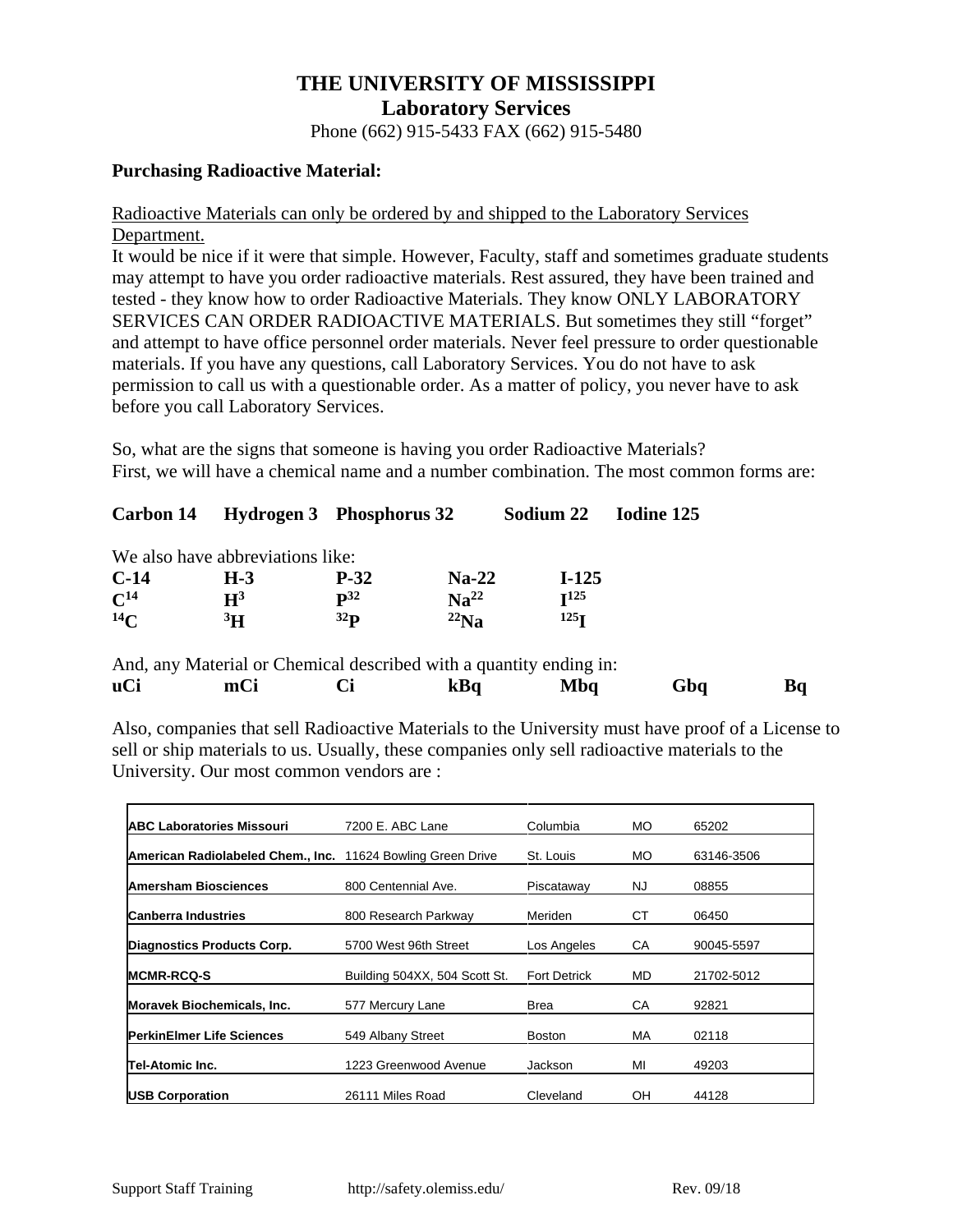Phone (662) 915-5433 FAX (662) 915-5480

# **Disposal Regulations:**

Laboratory Services has a Web page dedicated to disposal of materials. <http://safety.olemiss.edu/waste-minimization-policy/waste-disposal/> From Biohazardous waste to glassware, all issues are fully discussed. The people in your department have been trained and tested on these procedures, they do know this!

Calls are serviced in the order received. There may be delays of up to a week or more depending upon prior calls received, end of semester lab cleanouts, unforeseen emergencies, and other incidents that take precedent to disposal requests. If your personnel wait until all of their waste containers are full, they will probably be disappointed. No, we will not drop everything that we have scheduled to come and get their waste. We have told them this a zillion times!!

Here are some important highlights. . .

# **GLASSWARE:**

Glassware **must not** be disposed of with normal trash. Custodial Services Personnel and others have been injured when carrying trash bags with broken glassware in them. Discarded glassware must be placed in a small puncture proof, double lined cardboard box or a container specifically designed for the disposal of glassware and placed in a dumpster by laboratory personnel.

# **Never allow Custodial Services to handle broken glassware.**

# **EMPTY CONTAINERS:**

Empty containers of five (5) gallons or less may be placed in dumpsters if:

- 1 No hazardous materials can be poured, pumped or drained from the container, AND,
- 2 No hazardous materials remain in the container that can be feasibly removed, AND,
- 3 The walls of the container must not contain any significant residual materials, AND,
- 4 The label is removed or defaced, AND,
- 4 The lid is removed, AND,
- 6 The container is placed directly into a dumpster.

Laboratory Services will not remove empty containers.

# **HAZARDOUS CHEMICAL WASTE:**

- 1. Chemicals must be disposed of only through the Department of Laboratory Services.
- 2. All Chemical Waste containers must be conspicuously labeled with the following information:
	- a. "Hazardous Waste",

b. Full name(s) of chemical contents and approximate % if necessary. IUPAC and common names are acceptable, abbreviations or chemical formulas are not acceptable,

- c. Responsible Person or Supervisor, and,
- d. Building, room number and contact phone number.
- 3. A disposal request form must be filled out and signed by a supervisor,
- 4. Someone must call Laboratory Services at 5433 and request a pick up.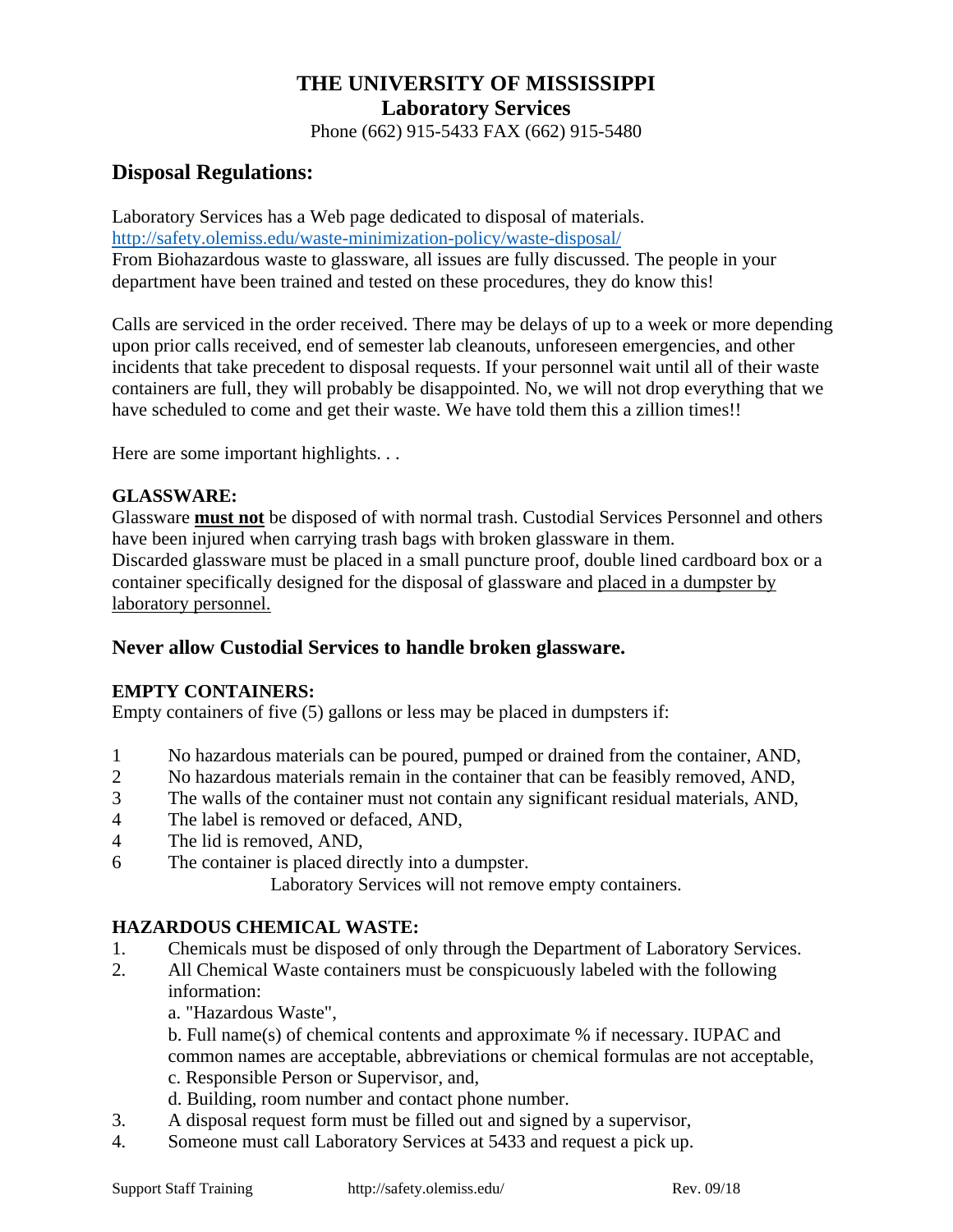# **THE UNIVERSITY OF MISSISSIPPI Laboratory Services** Phone (662) 915-5433 FAX (662) 915-5480

# **MEDICAL WASTE (ANIMALS, BIOHAZARDS, ETC.):**

Medical Waste must be packaged in the red plastic drums provided by Laboratory Services.

All containers come with a liner. The waste is placed in the liner, filled up to a maximum weight of 45 pounds (21 Kg) including the container, the liner must be twisted and tied with an overhand knot to prevent any liquid leaks and to meet shipping requirements. The container must be securely closed. Labels on the container must not be defaced, covered or removed, and a Request for Biomedical Waste Disposal, Form DHS\_71 must be submitted with the waste.

When your personnel have full containers, call Laboratory Services 5433. You will be put on the pick-up schedule.

- Sharp Materials (Sharps needles, broken glass, and other contaminated materials that could potentially pierce the inner liner) must be placed in puncture resistant containers.
- Animals must be frozen and packed for shipment on the day the shipment is scheduled to be picked up.

#### **RADIOACTIVE WASTE:**

A little more complicated: